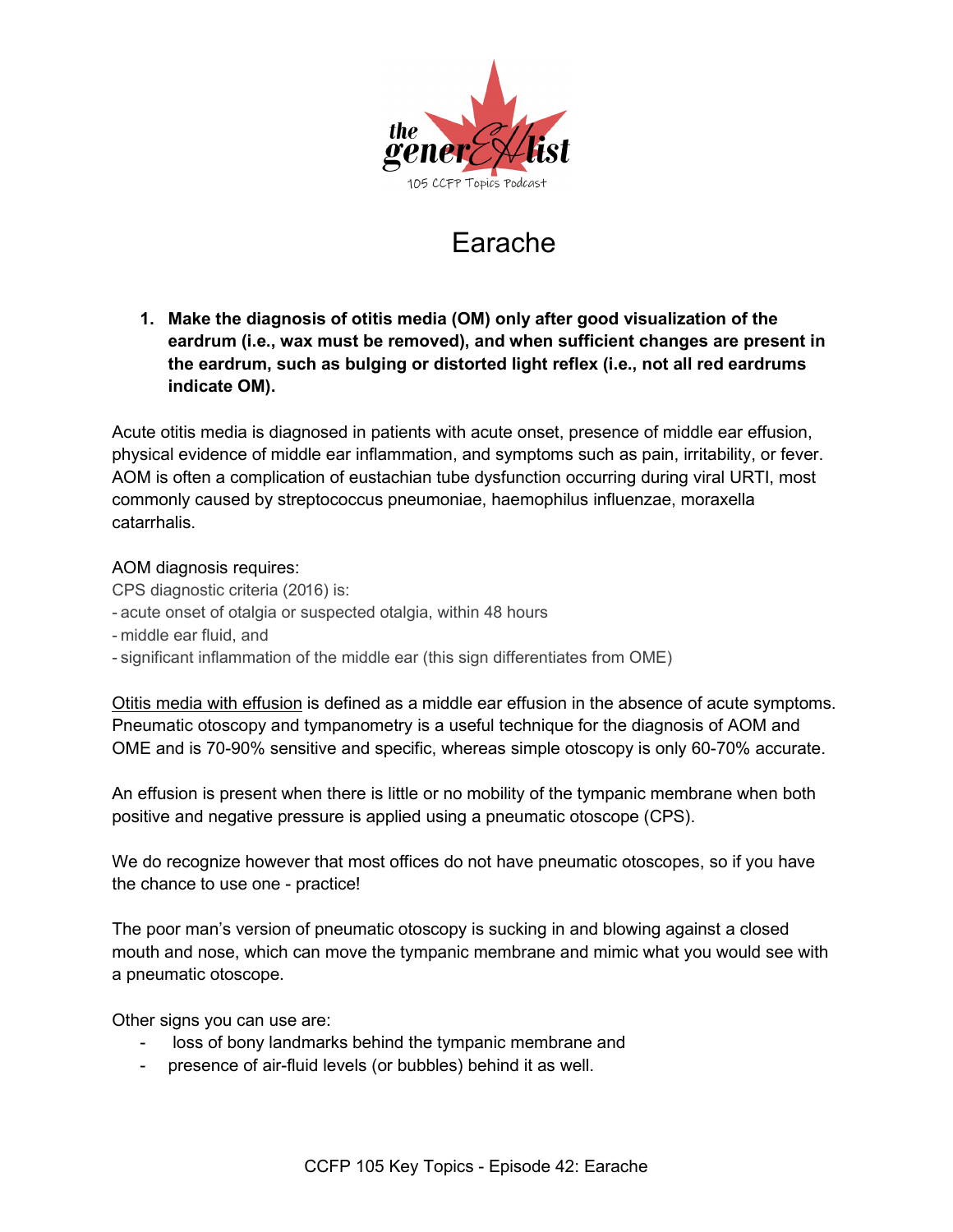

105 CCFP Toples Podcast<br>Inflammation with bulging tympanic membrane on otoscopy is highly suggestive of AOM, but OME tends to be less inflamed and less symptomatic

Acute otitis externa presents with similar symptoms to acute otitis media, including otalgia, itching, fullness, hearing loss, or ear canal pain when chewing.

An important distinguishing clinical sign according to CPS is tenderness of the tragus when pushed and of the pinna when pulled in AOE.

There may be signs of ear canal inflammation including diffuse ear canal edema, erythema, with or without otorrhea, regional lymphadenitis, tympanic membrane erythema, and cellulitis of pinna and adjacent skin.

As a refresher, the shownotes include an image from paediatrics with side by side of a normal tympanic membrane, and then varying degrees of bulge to help remind yourself what this looks like if it's been a while.



**FIGURE 2** 

A, Normal TM. B, TM with mild bulging. C, TM with moderate bulging. D, TM with severe bulging. Courtesy of Alejandro Hoberman, MD.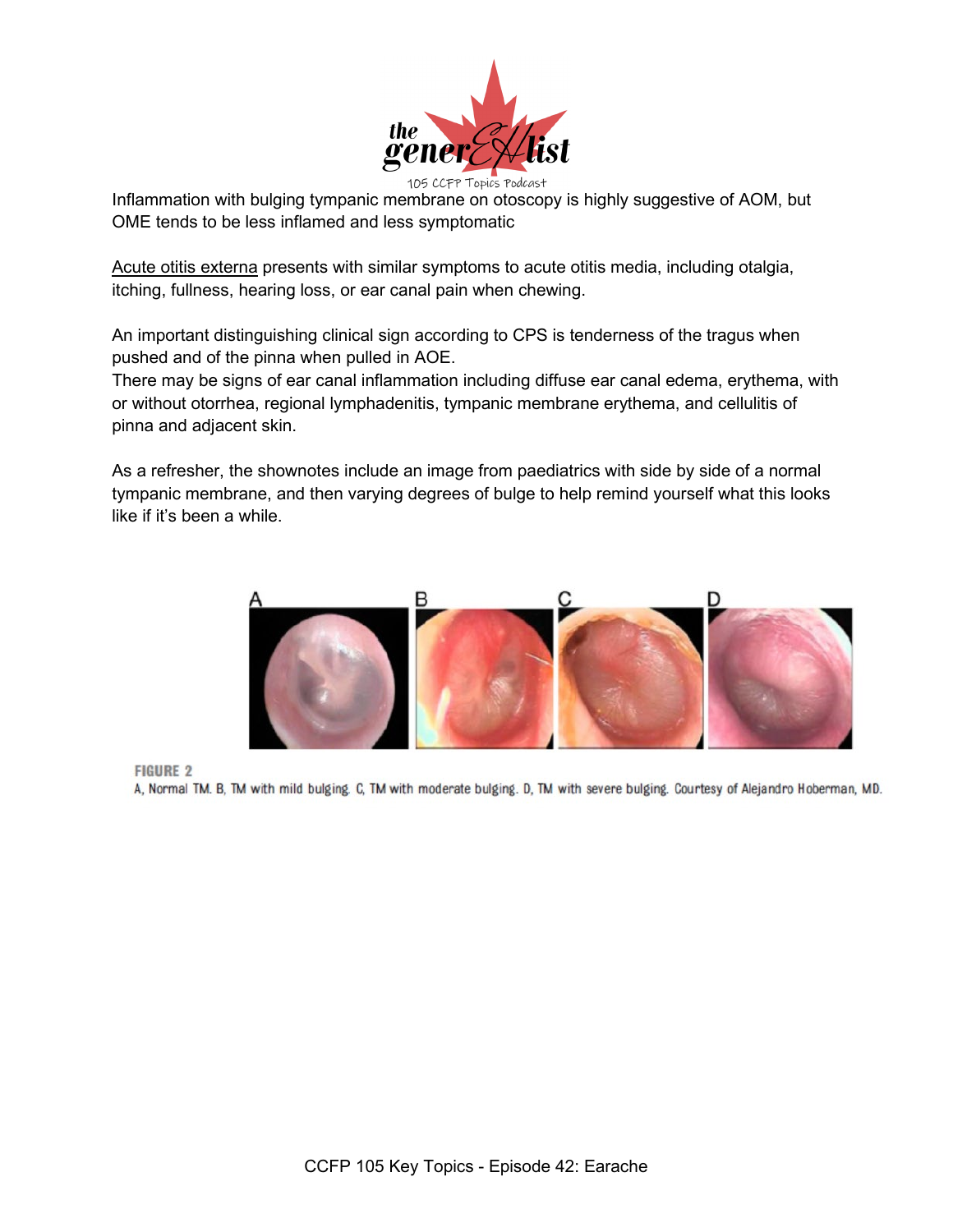



**2. Include pain referred from other sources in the differential diagnosis of an earache (eg. Tooth abscess, trigeminal Neuralgia, TMJ dysfunction, pharyngitis, etc.).**

Referred ear pain from sources that are NOT the ear structures themselves is also known as secondary otalgia. UpToDate has a nice table on all the differential causes of ear pain including secondary otalgia.

We will list conditions to consider, but of course don't have sufficient time to go through each one. Take this as a prompt to read up on any you don't recall.

Secondary causes include:

- Pharyngitis
- Stomatitis
- dental infection
- auricular lymphadenopathy or lymphadenitis
- sinusitis (usually maxillary)
- Parotitis
- TMJ arthritis
- trigeminal neuralgia
- facial nerve palsy (AKA Bell's palsy)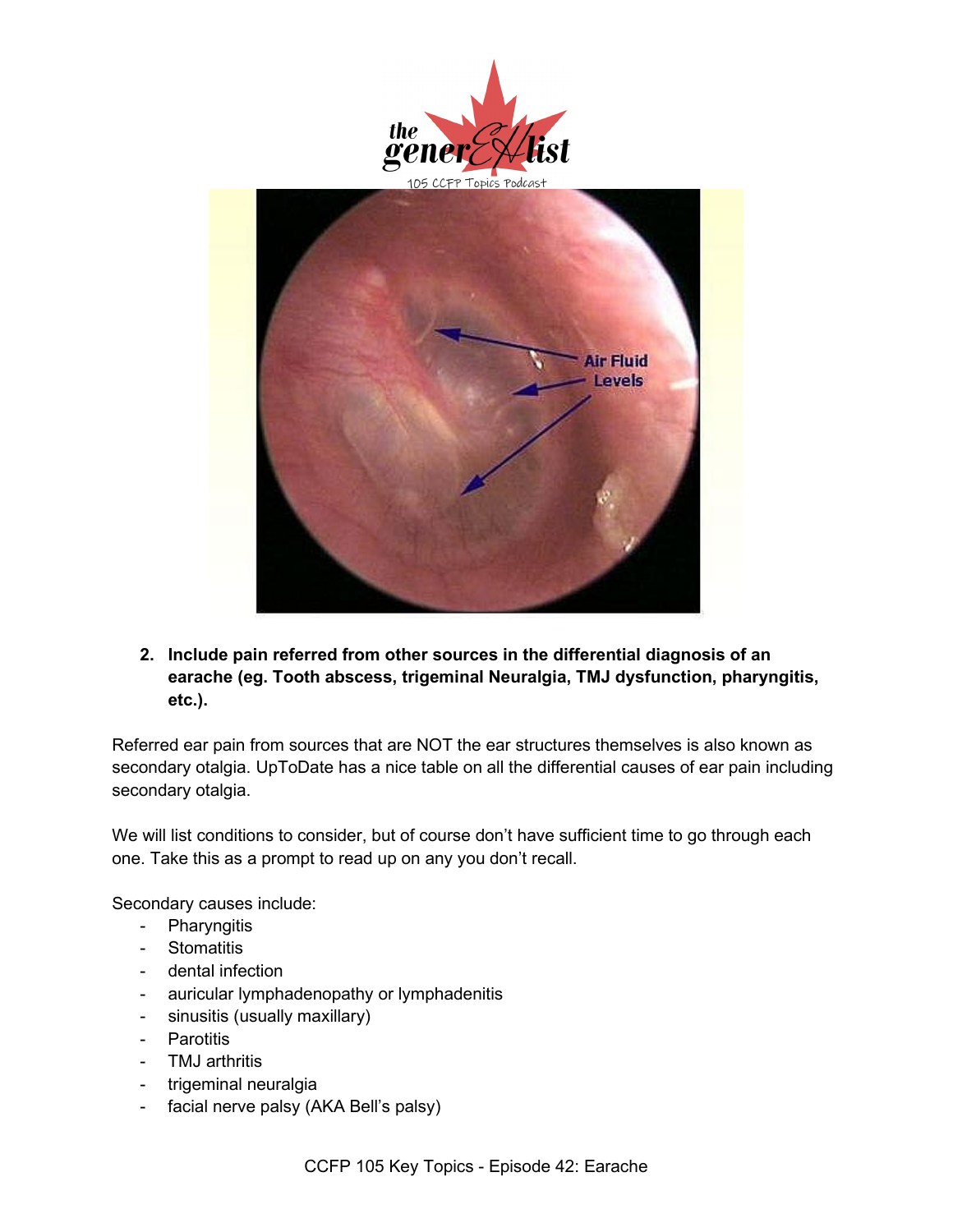

- Psychogenic
- cervical spine injury

A thorough history of pain onset, location, associated features, and a thorough head, eyes, ears, neck and throat exam will help differentiate where the pain is originating and what is the likely cause.

**3. Consider serious causes in the differential diagnosis of an earache (eg. tumors, temporal arteritis, mastoiditis).**



#### Temporal Arteritis:

which is usually characterised by temporal pain and tenderness, jaw claudication, scalp tenderness, and occasionally constitutional symptoms, can also present with otalgia. Patients may also have associated vision changes due to inflammation of the arteries in this area. About 50% of people with temporal arteritis also have polymyalgia rheumatica, so ask about pain and stiffness in the neck, shoulder and hips. The most common age group is over 60, usually 70 to 80 years old, and women are more commonly affected.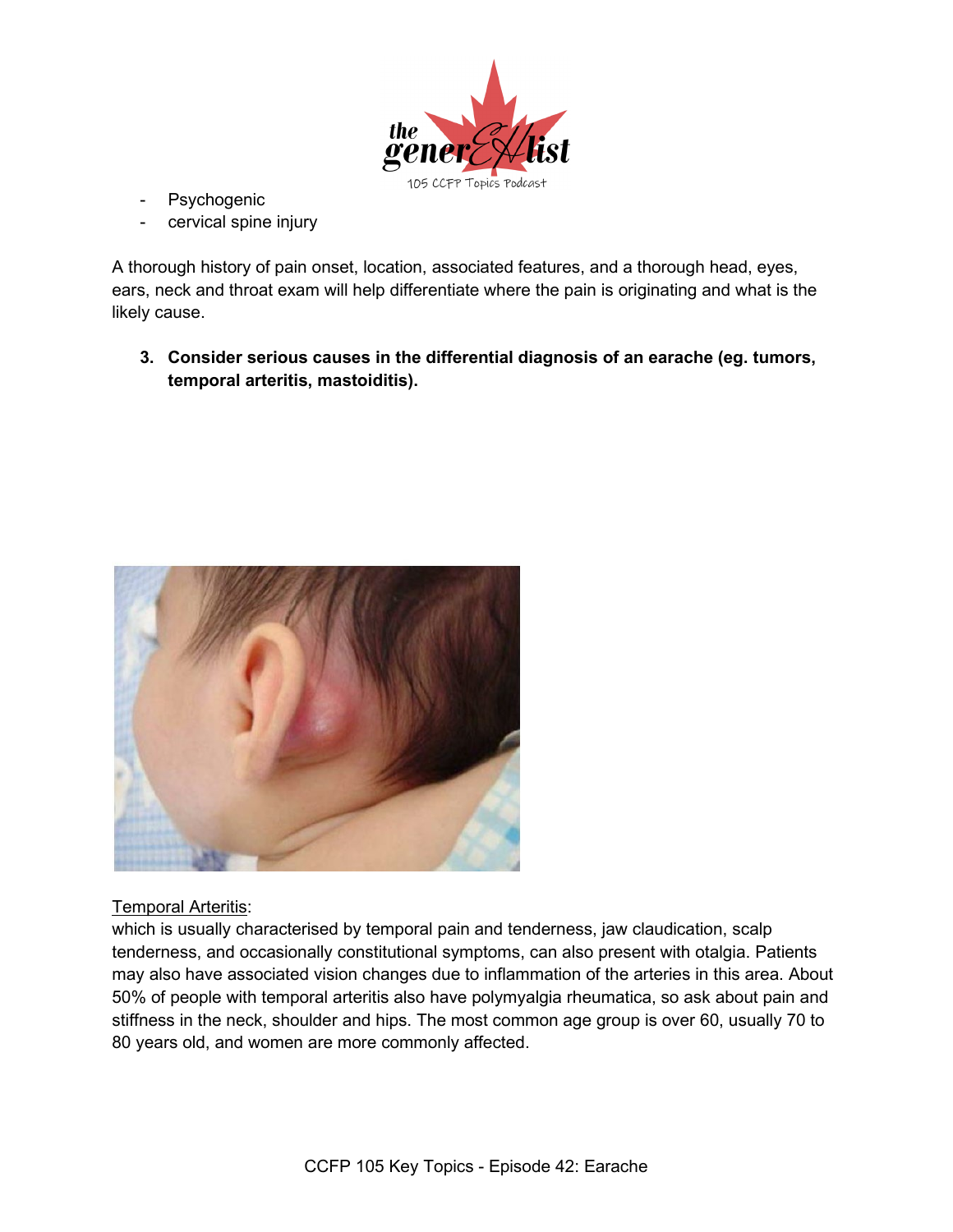

#### Meningitis:

is of course inflammation of the meninges, the protective membrane covering the brain and spinal cord. This can be a complication of untreated acute otitis media. Think about the possibility of meningitis in patients with headache, fever, and stiff neck. Unvaccinated children are of particular concern for meningitis if presenting with those symptoms.

## Malignant otitis externa:

occurs when infection spreads from ear canal to the surrounding bones of the skull base. Very rare in pediatrics, but think about this in patients with intense or deep-seated ear pain, systemic signs of toxicity or fever, tenderness of temporal bone or facial nerve palsy.

## Venous sinus thrombosis:

occurs when a blood clot form in the brain's venous sinuses. This can result as a complication from untreated acute otitis media and blood clots forming in transverse, lateral or sigmoid venous sinuses (CPS). Usually present with severe headache, often when patients lie down or lean forward due to increased intracranial pressure. It's unlikely patients with this condition will present with isolated ear pain, but beware if they also have vision changes, syncope or presyncope, seizures, or focal neurological symptoms.

#### Cholesteatoma:

is a rare but serious complication of chronic otitis media with effusion in which a benign mass of epithelial tissue develops behind the tympanic membrane. The issue arises because this tissue contains osteolytic enzymes and can erode into the bone of the ear canal.

# Tumours:

are rare causes of otalgia but can present, including rhabdomyosarcoma of external auditory canal, lymphoma, eosinophilic granulomatous mass. Patients with relapsing or persistent cases of otitis externa or perforated otitis media should be evaluated for possible tumour in ear canal with CT head.

**4. In the treatment of otitis media, explore the possibility of not giving antibiotics, thereby limiting their use (e.g., through proper patient selection and patient education because most otitis Media is of viral origin), and by ensuring good follow-up (e.g., reassessment in 48 hours).**

In patients without middle ear effusion, otorrhea, inflammation, fever, or pain lasting for greater than 48h, it is very reasonable to ask patients or parents to watch and wait for resolution of symptoms within 48 hours.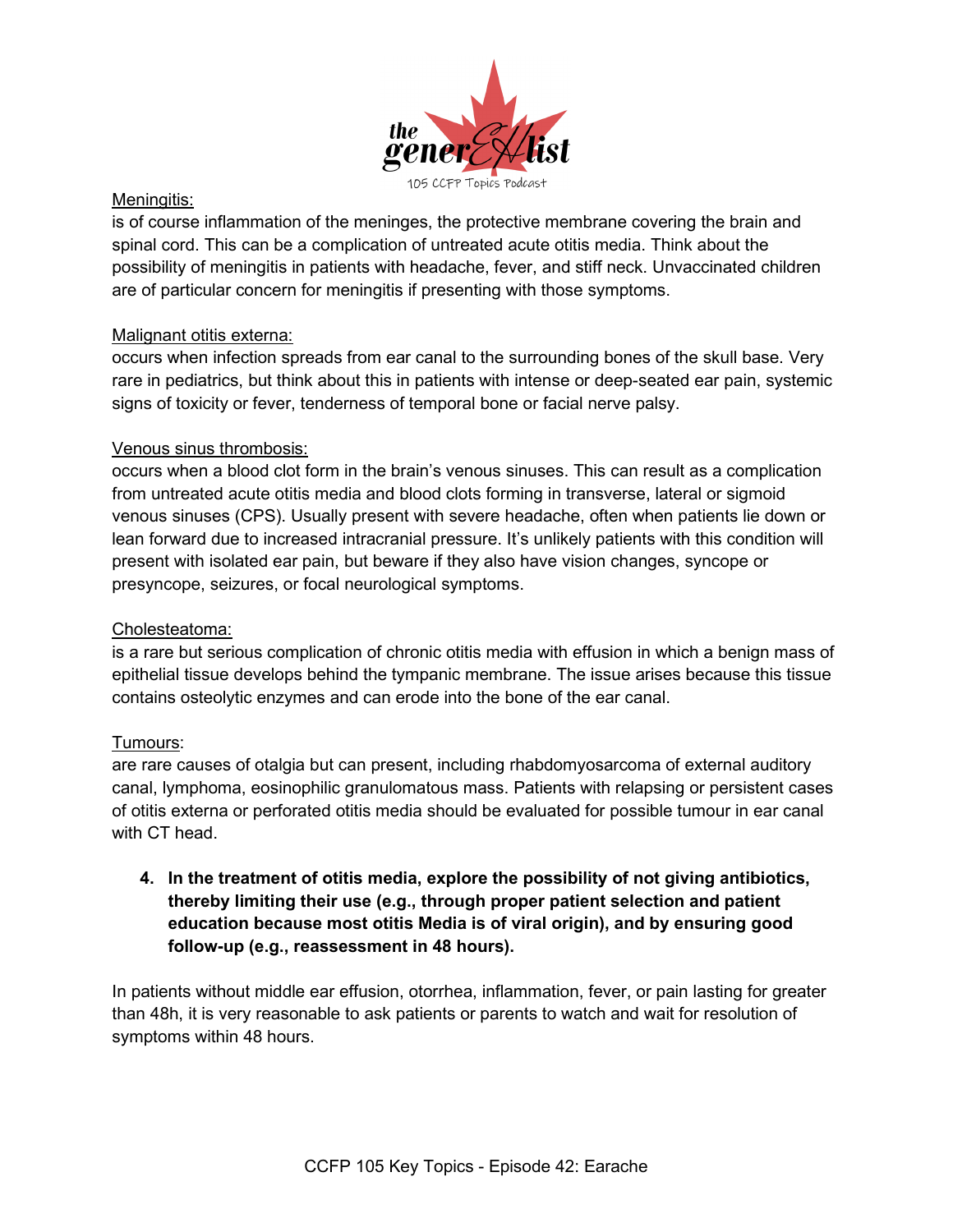

It is also appropriate to treat conservatively in the cases of kids 6 months and older with mild symptoms and unilateral AOM or kids over 2 years old with mild symptoms and bilateral AOM. They should be reassessed in about 2 days to see if clinical exam has changed.

Another option is to give a prescription to be filled by the patient or their parent if there is no symptomatic improvement in 48h.

Parents are often difficult to convince that their child does not need and should not take antibiotics, this is an art in and of itself to convince parents it's ok to treat conservatively. The key is follow-up!

You also may have a number of adult patients that similarly would rather have an antibiotic prescription, even though this isn't indicated. Try and get to the bottom of why they feel they need antibiotics, do some teaching around antibiotic resistance and discuss follow-up options.



Figure 1) Flow diagram for the management of children with suspected and confirmed acute otitis media. MEE Middle ear effusion; RSV Respiratory syncytial virus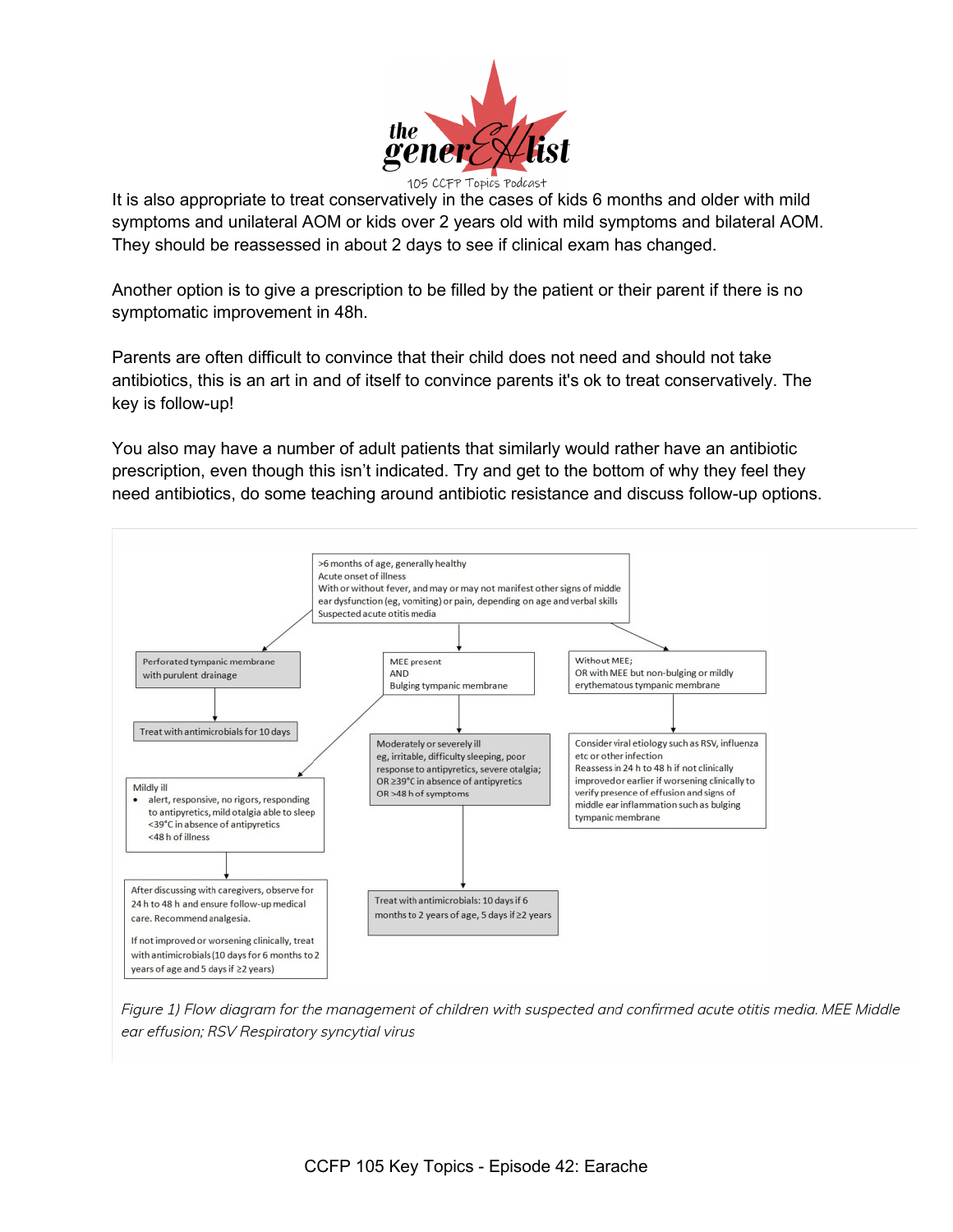

**5. Make rational drug choices when selecting antibiotic therapy for the treatment of otitis media. (Use first-line agents unless given a specific indication not to).**

Because otitis media is almost always seen in kids, that is what we're covering here. Just know that for adults, you're more likely to treat AOM rather than wait, and there might be slight difference in antibiotic selection.

In kids, especially those 6 months or older with:

- otorrhea or a perforated tympanic membrane,
- moderate or severe otalgia,
- otalgia lasting for at least 48h, or
- temperature about 39 degrees,

should receive first-line systemic therapy for initial antibiotic treatment:

- Amoxicillin 45-60mg/kg/day in 3 divided doses or
- 75-90 mg/kg/day in 2 divided doses for
	- 10 days in children <2yo or
	- 5 days for children older ≥2 years of age and adults

The CPS mentions that penicillins susceptibility rate of S pneumoniae, which can cause invasive disease and is the predominant pathogen in AOM, is >90% in most areas in Canada

- Because amoxicillin covers both S pneumoniae and also group A strep, as well as some strains of M catarrhalis and hemophilus influenzae, this is why it's the drug of choice
- If the patient has a history of hypersensitivity reaction to amoxicillin or penicillin, using second-generation cephalosporins cefuroxime-axetil 30mg/kg/day 2-3 divided doses / day, or cefprozil, or a 3rd gen cephalosporin is acceptable. Alternatively you can use clarithromycin or azithromycin

Symptoms should improve within 24h and resolve within 2-3 days of starting antimicrobials; if persistent or worsening symptoms the patient should be evaluated again for persistent AOM or complications

Bugs & Drugs has a good chart about different situations and which antibiotics to use, including when to use low dose vs. high dose amoxicillin. They state:

- low/standard dose is 40 mg/kg/d PO divided TID and that high dose is 90 mg/kg/d PO divided BID-TID.
- High dose amoxicillin should be used if recurrent (≥3 episodes in 6 mos or ≥4 episodes in 12 months with at least 1 in the last 6 mos), as long as is greater than 6 weeks since the last bout.
	- If it is less than 6 weeks since last bout of AOM, this is considered a failure of first line agents. High dose can also be considered for healthy children ≥6 mos.